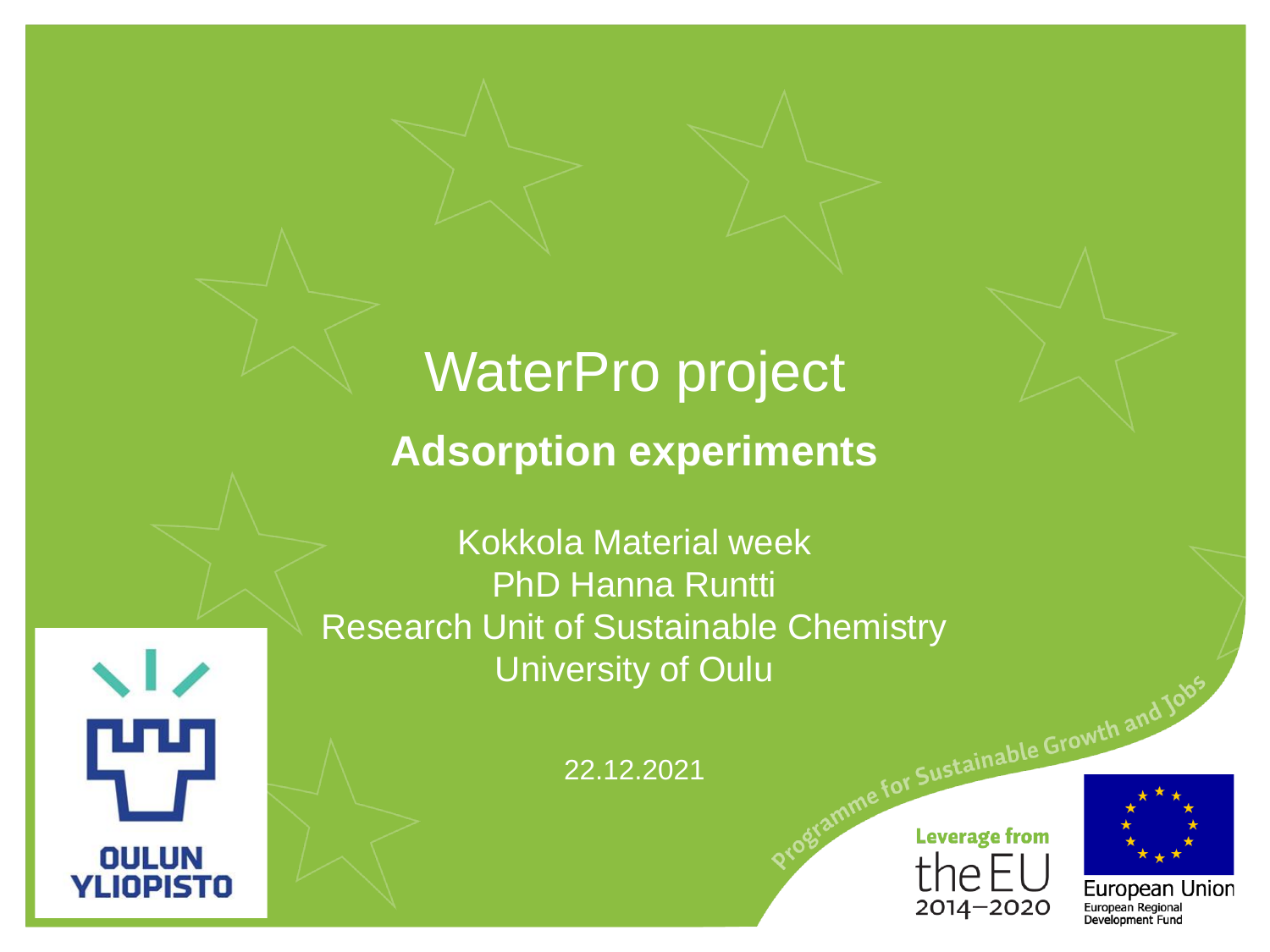### **WaterPro project: New processes of the economy in water and wastewater treatment**

### **WP1: Processing industrial side streams and other materials for water purification applications**

Task 1-1. Selection of raw materials, characterization Task 1-2. Developing and preparation of geopolymers Task 1-3. Thermal or chemical treatment of inorganic industrial waste materials

### **WP3: Removal or uptake of harmful substances, lab scale experiments**

- Task 3-1. Uptake of ammonium nitrogen and phosphorous<sup>d 100</sup><sup>3</sup><br>Task 3-2. Removal of sulphate<br>Task 3-3. Person
- Task 3-2. Removal of sulphate
- Task 3-3. Removal of metals

2 Hanna Runtti 22.12.2021

Leverage from

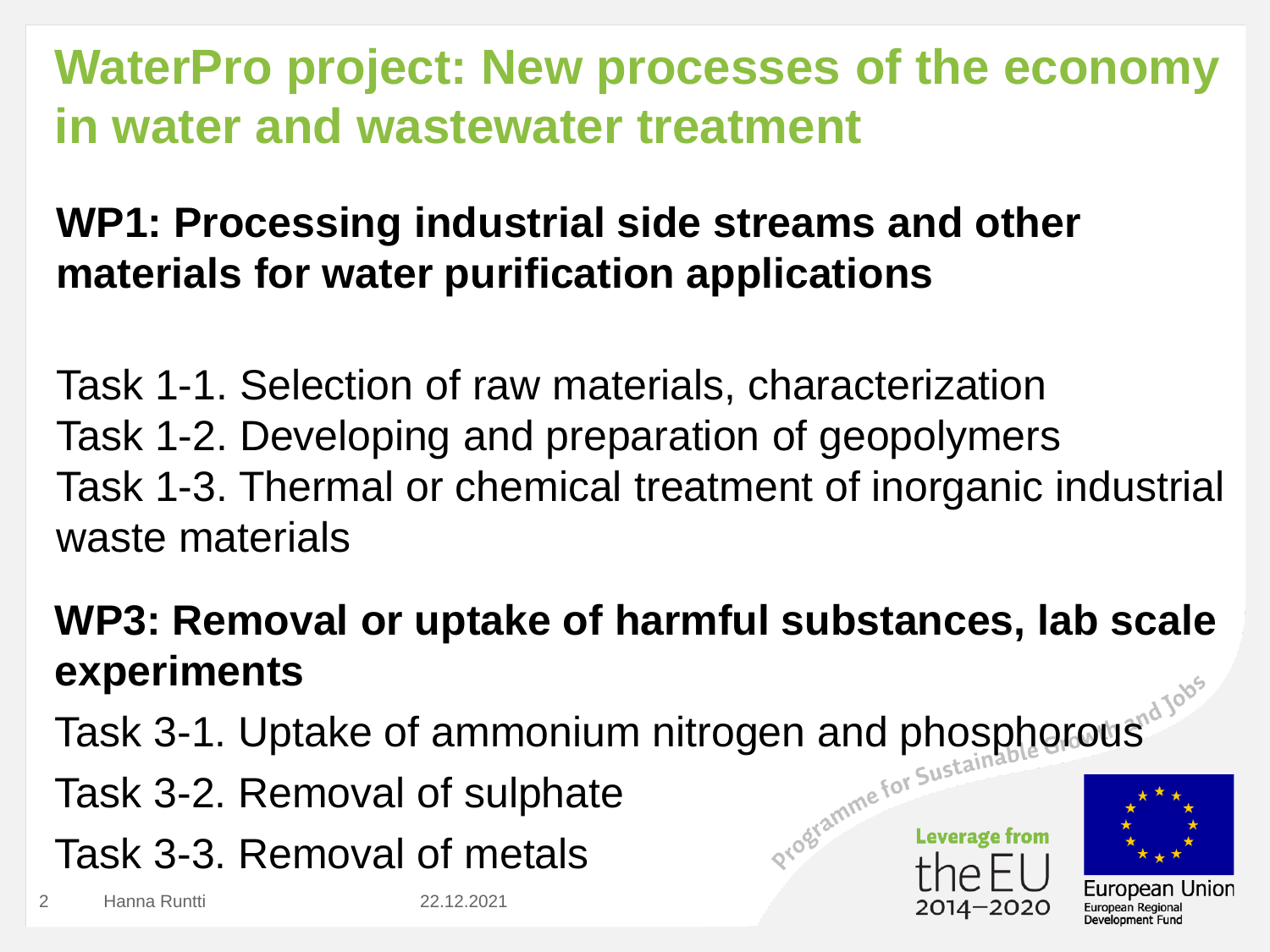# **Backround**

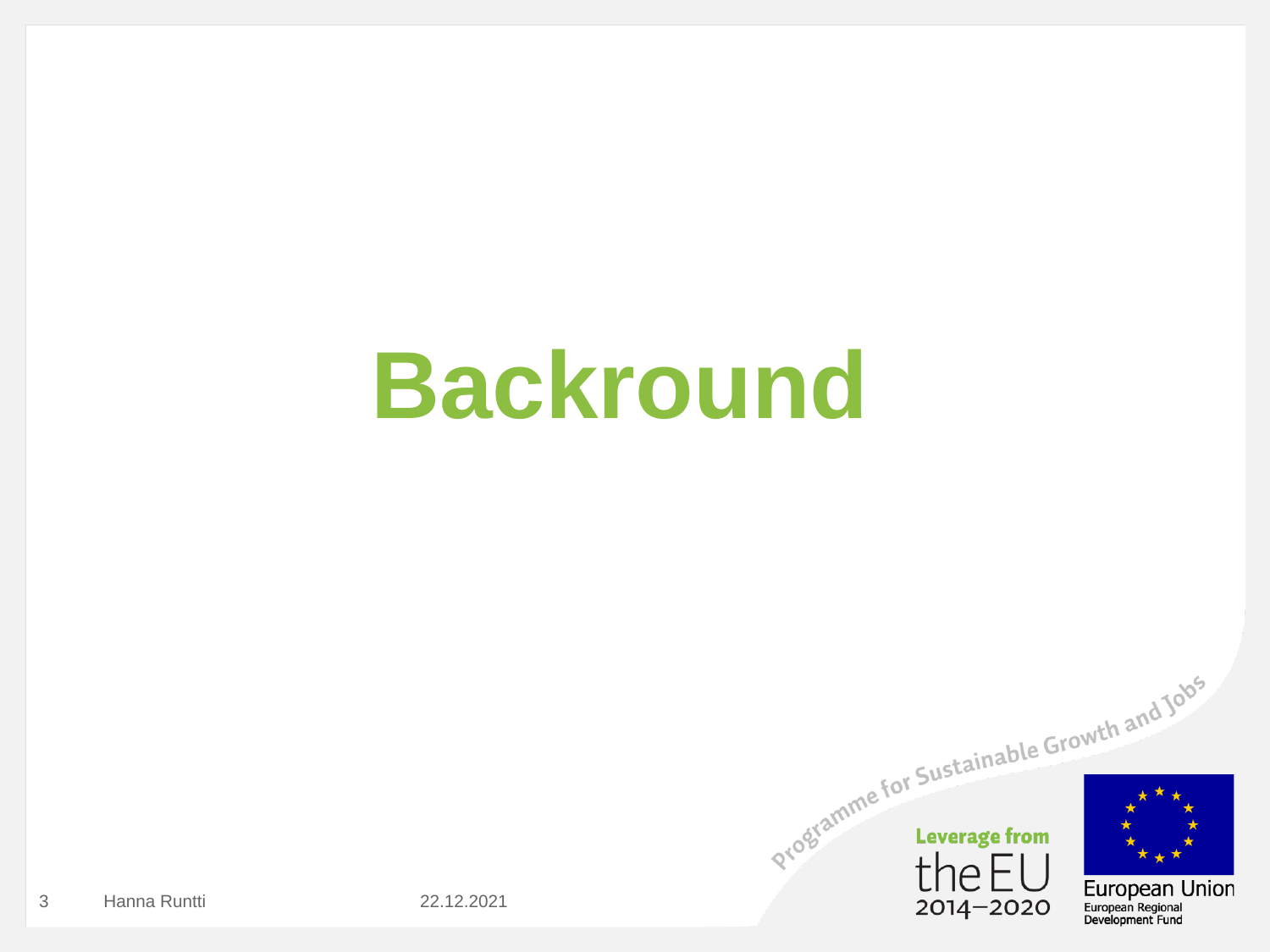# **Adsorption**

Process where molecules from an ambient fluid phase are adhered to a solid surface



2014-2020

European Regional Development Fund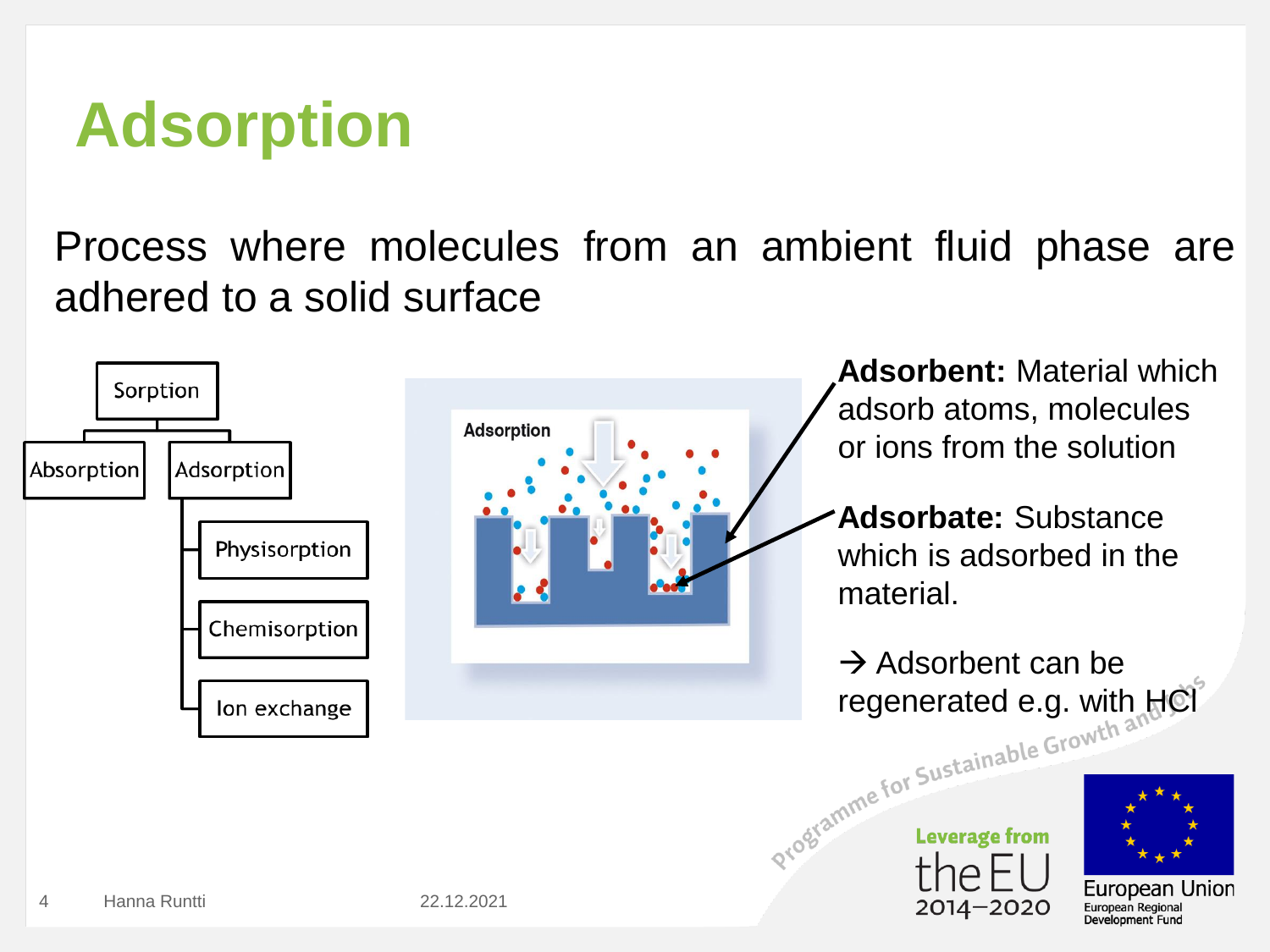### **Alkali activated materials (AAM), geopolymers**

- Joseph Davidovits in 1970's: "mineral polymers resulting from geochemical reactions"  $\rightarrow$  geopolymers
- **Amorphous, three-dimensional, inorganic materials, consisting of aluminosilicate framework (most commonly)**
- Synthesis in alkaline media (NaOH + Na silicate or KOH + K silicate):

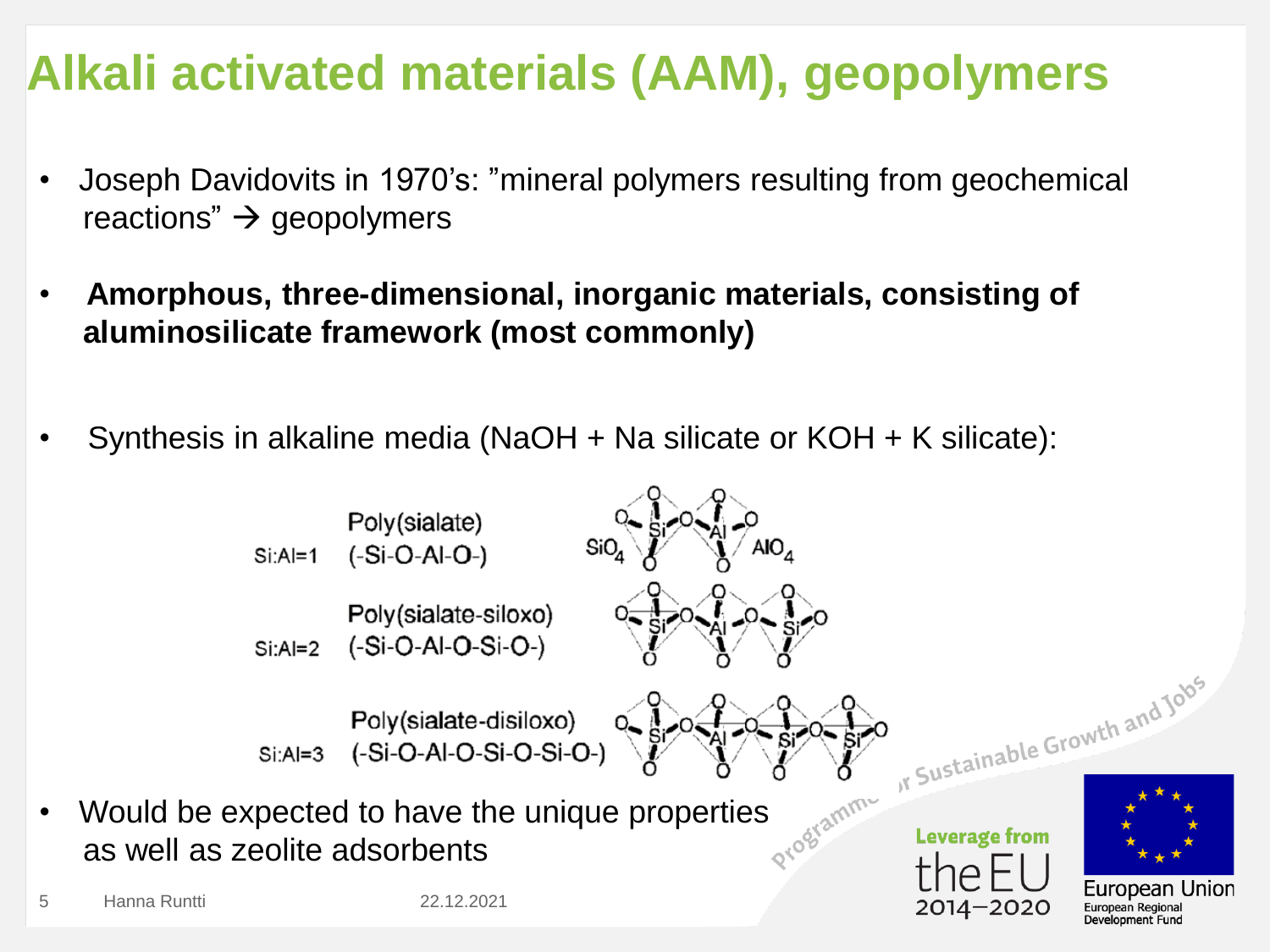### **Content**

- Biomass-based activated carbon from lignocellulosic material: metals removal
- Slag based geopolymers. Column experiments, Ni adsorption-desorption studies
- Analcime for the uptake of  $NH_4$ <sup>+</sup> from synthetic and real agricultural slurry via adsorption

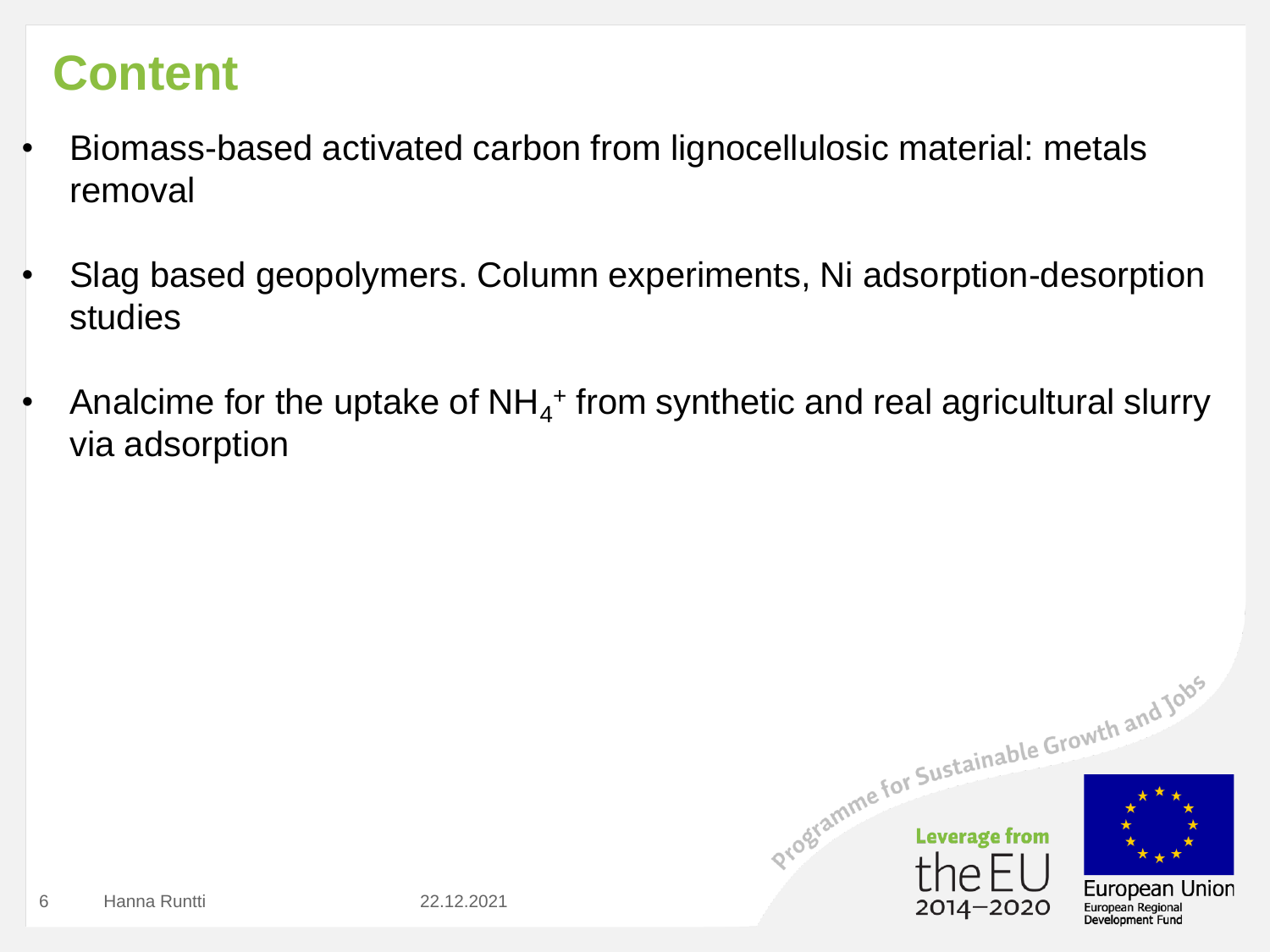### **Biomass-based activated carbon from lignocellulosic material: metals removal**

**Target:** To study is it possible to produce biomass-based activated carbon from lignocellulosic material and utilize it for the removal of metals

#### **Experiment:**

- Raw material: Lignocellulosic biomass: ubiquitous worldwide, formed as a waste material e.g in sawmills.
	- Spruce sawdust  $\rightarrow$  for the removal cobalt, nickel, and zinc
	- Birch sawdust  $\rightarrow$  for the removal of zinc
- Carbonization and activation of sawdust: single-step process by using 800 °C temperature and steam as a physical activation agent.
- Reference sample: commercial activated carbon
- Batch adsorption experiments: the effect of pH, initial metal concentration, adsorbent dosage and adsorption time was studied
- Desorption studies:
	- Spruce sawdust: with 0.1 M HCl (one cycle)
	- Birch sawdust: with 0.1 M HCl,  $HNO<sub>3</sub>$ ,  $H<sub>2</sub>SO<sub>4</sub>$  (three cycles) ,  $H<sub>2</sub>SO<sub>4</sub>$  (three cycles)

#### **Characterization of produced samples:**

| <b>Adsorbent</b>    | $\mid$ m <sup>2</sup> /g |
|---------------------|--------------------------|
| <b>Birch carbon</b> | 860                      |
| Spruce carbon       | 1010<br>--------         |



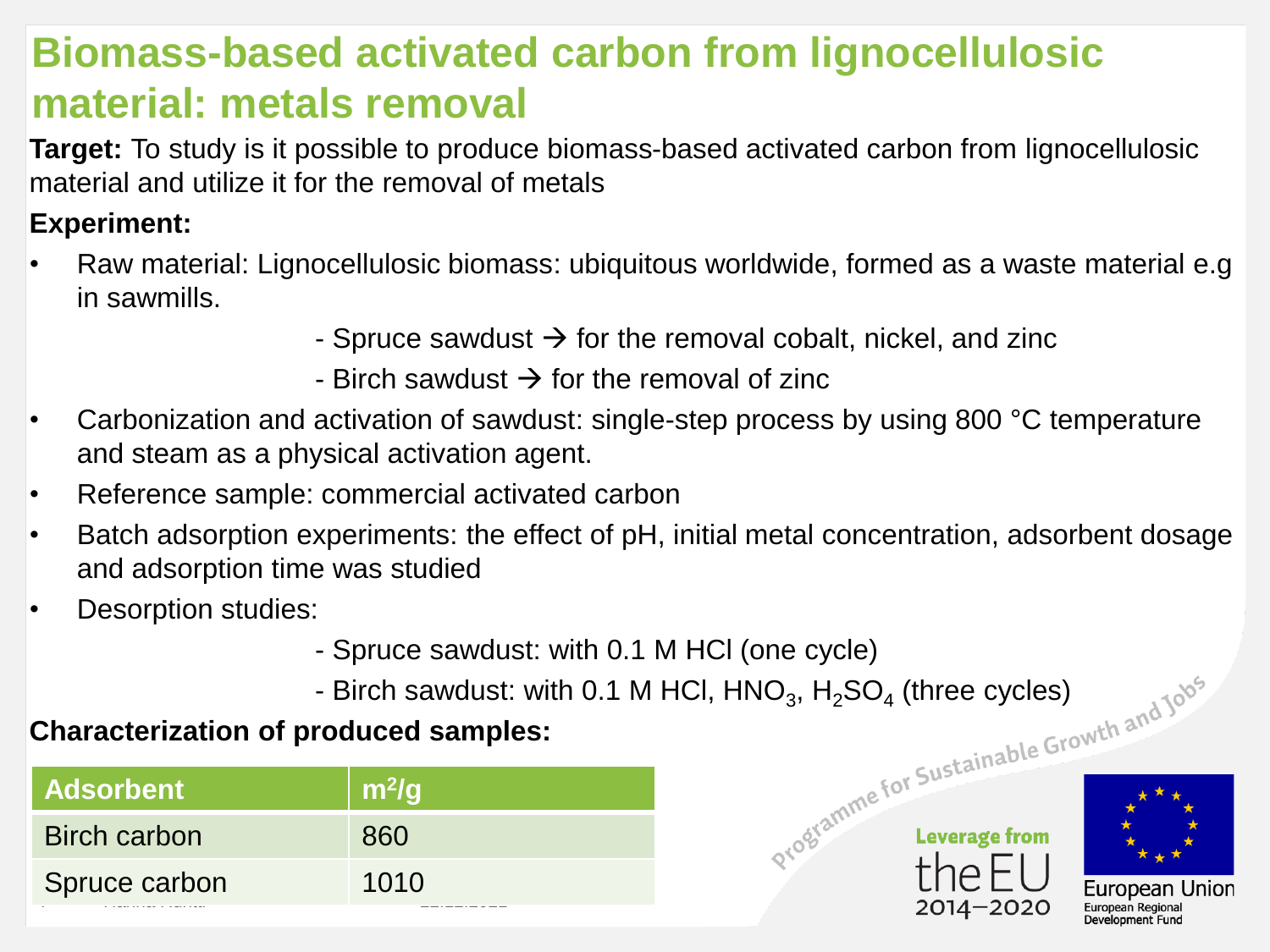### **Biomass-based activated carbon from lignocellulosic material:**

#### **metals removal**

**Results:** 

• **Birch carbon**

**Optimum adsorption conditions for the zinc removal:**

- pH: 4
- initial concentration 75 mg/L
- adsorbent dosage 3 or 5 g/L
- adsorption time 24 h.

#### **Results:**

- The maximum experimental adsorption capacity: 21.44 mg/g.

#### • **Spruce carbon**

#### **Optimum adsorption conditions for the zinc, nickel and cobalt removal:**

- pH: 7
- initial concentration 30 mg/L (10 mg/L for each metal)
- adsorbent dosage 10 g/L
- adsorption time 24 h.

#### **Results:**

- The order of the maximum adsorption capacity was zinc > nickel > cobalt.
- Zn: 17.2 mg/g, Ni: 6.6 mg/g, Co: 4.5 mg/g

**Summary:** Regenerable activated carbon towards metals from lignocellulosic biomass was produced in laboratory scale by using steam as a physical activating agent. No harmful chemicals were used during the production.

Tuomikoski S, Kupila R, Romar H, Bergna D, Kangas T, Runtti H, Lassi U (2019) Zinc Adsorption by Activated Carbon Prepared from Lignocellulosic Waste Biomass, Applied sciences, 9 (21), 4583. https://doi.org/10.3390/app9214583 Tuomikoski S, Runtti H, Romar H, Lassi U, Kangas T (2021) Multiple heavy metal removal simultaneously by a biomassbased porous carbon, Water Environment Research, published online 20 January. https://doi.org/10.1002/wer.1514





Development Fund

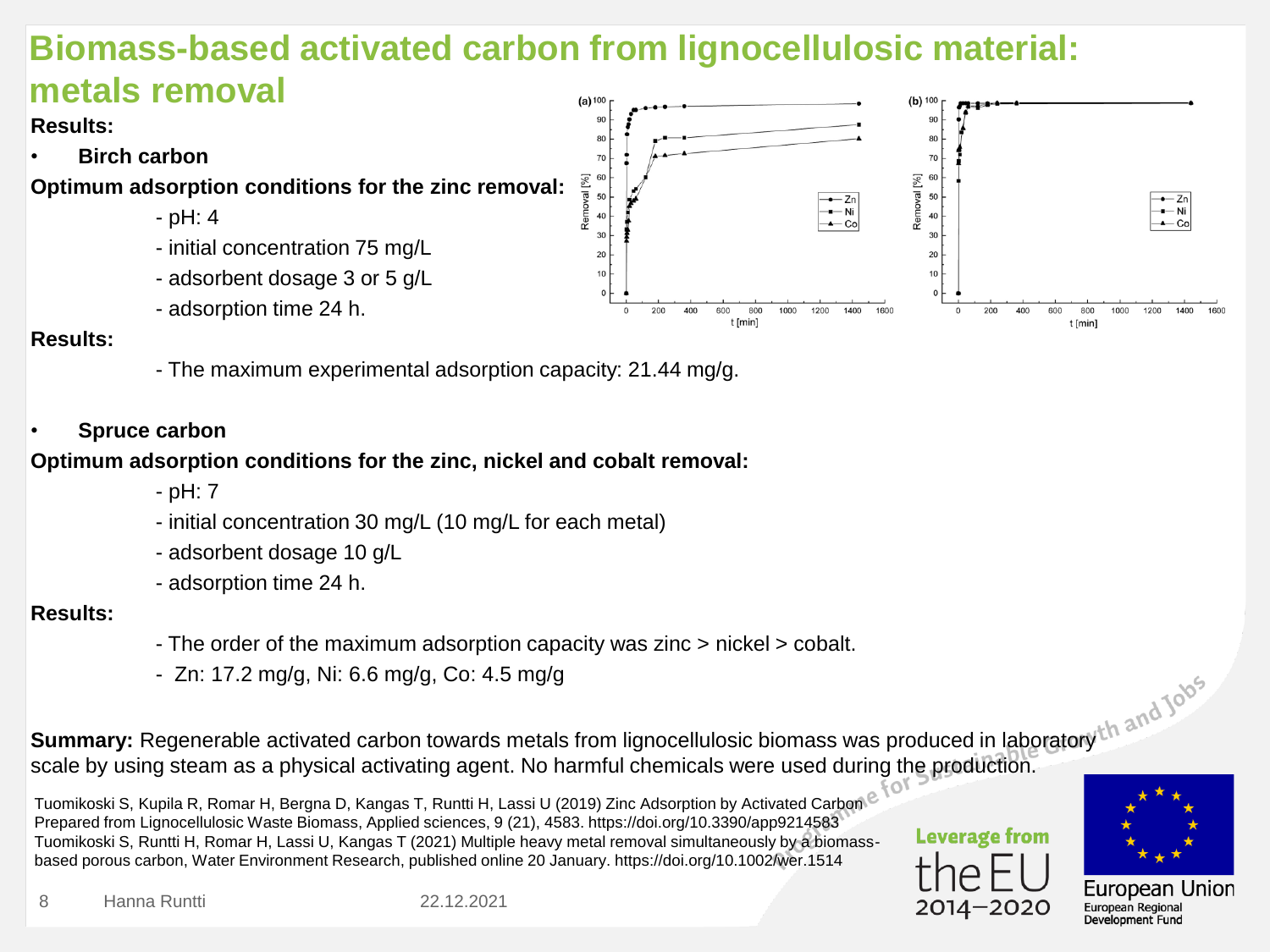### **Slag-based geopolymers Column experiments, Ni adsorption-desorption studies**

**Target:** to prepare slag based geopolymers and test to remove nickel(II) from aqueous model solutions in fixed-bed column studies.

#### **Experiment:**

- Adsorbent: Alkali-activated adsorbents prepared by mixing three different slags from the steel industry:
	- Blast furnace slag (BFS)
	- Ladle slag (LS)
	- Linz–Donawitz converter slag (LD).
- pH: 6 using a phosphate buffer
- Initial Ni concentration: 50 mg/L
- Flow rate: 5 mL/min
- Bed height: 0.5 cm
- Samples: at time intervals of between 5 and 90 min. Three adsorption-desorption cycles
- Three adsorption–desorption cycles



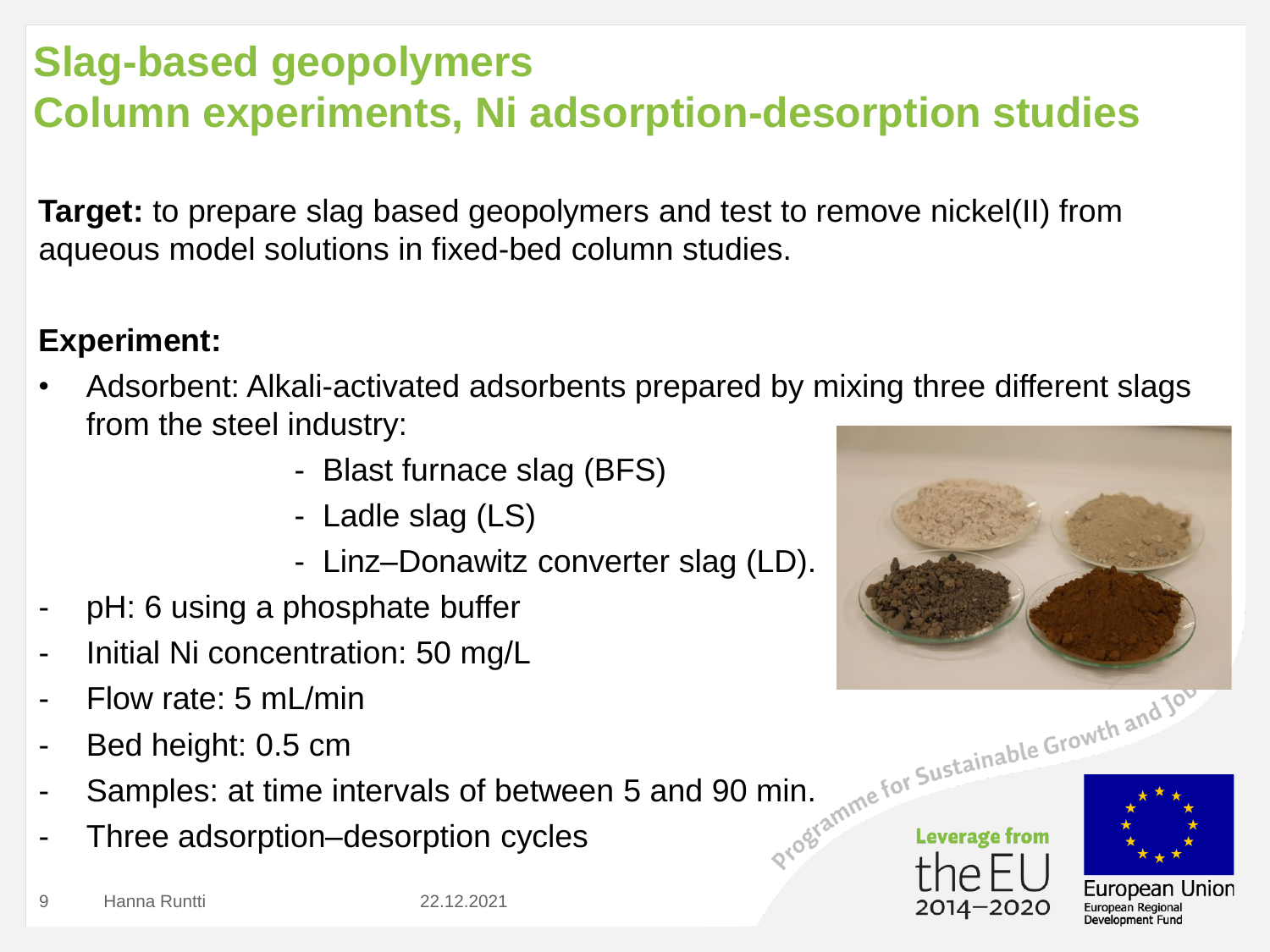### **Slag based geopolymers Column experiments, Ni adsorption-desorption studies**

#### **Results:**

- Adsorption capacities
- GP(BFS,LS): 2.92 mg/g (1st ads. cycle)
- GP(LD,BFS,LS): 1.34 mg/g (1st ads. cycle)



**Summary:** Non-traditional slags from steel industry can be used as a raw material for geopolymer production and material was regenerable at least.<sup>3</sup> adsorption-desorption cycles.

Sudhararasu E., Tuomikoski S., Runtti H., Hu T., Varila T., Kangas T., Lassi U. (2021) Alkali-Activated Adsorbents from Slags: Column Adsorption and Regeneration Study for Nickel(II) Removal. ChemEngineering, 5, 13. https://doi.org/10.3390/chemengineering5010013

10 Hanna Runtti 22.12.2021

Leverage from



European Regional Development Fund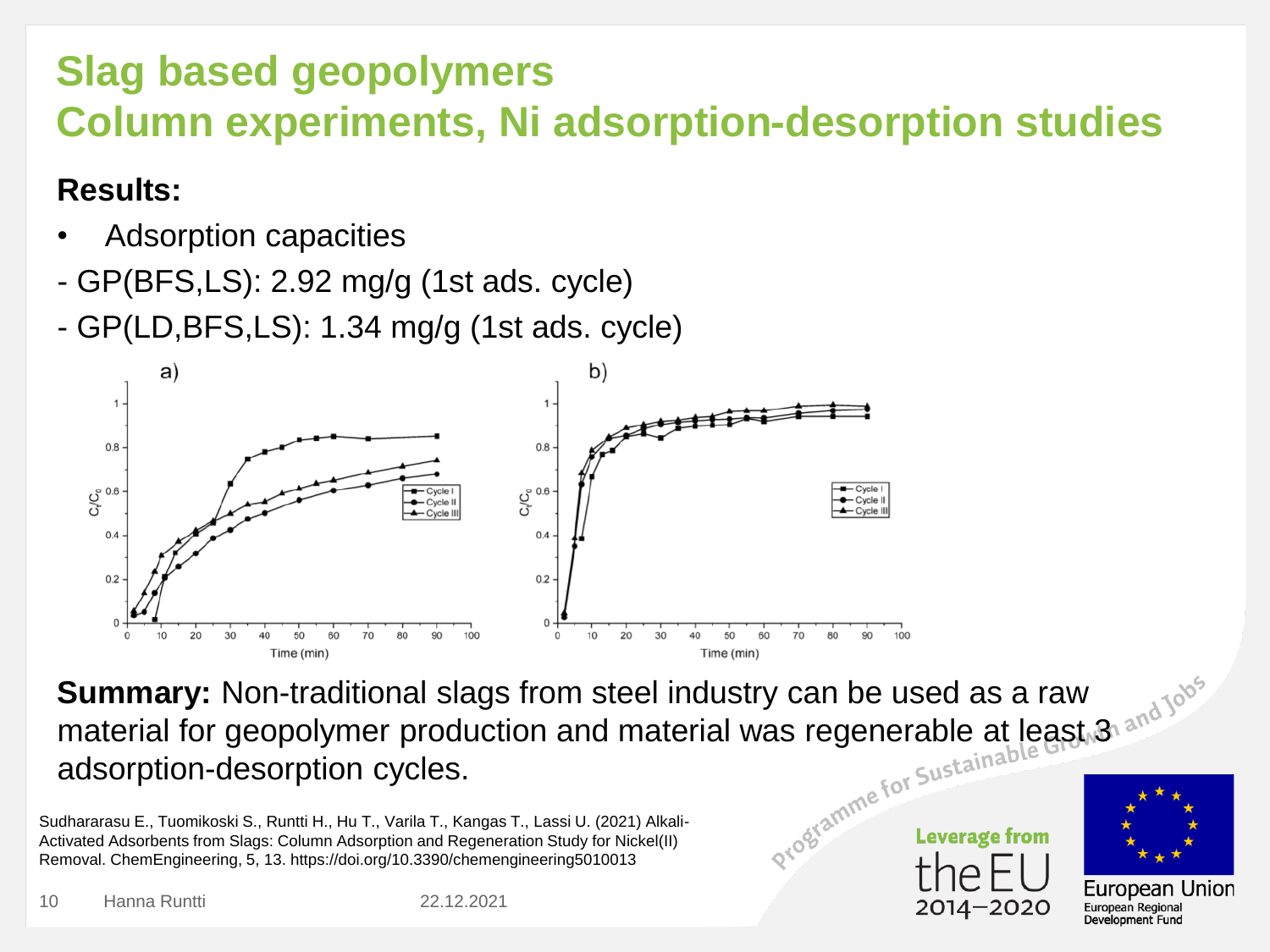

# Analcime for the uptake of NH<sub>4</sub><sup>+</sup> from synthetic **and real agricultural slurry via adsorption**

### **Target:**

To study if analcime could be utilized as soil enhancer

### **Experiment:**

- Raw material: Analcime (from the mining industry)
- Batch adsorption experiments with synthetic solution Effect of
	- Adsorbent dosages
	- Effect of initial concentrations of  $NH_4^+$
	- Effect of adsorption time
	- Effect temperature
- Batch adsorption experiments with real agricultural slurry

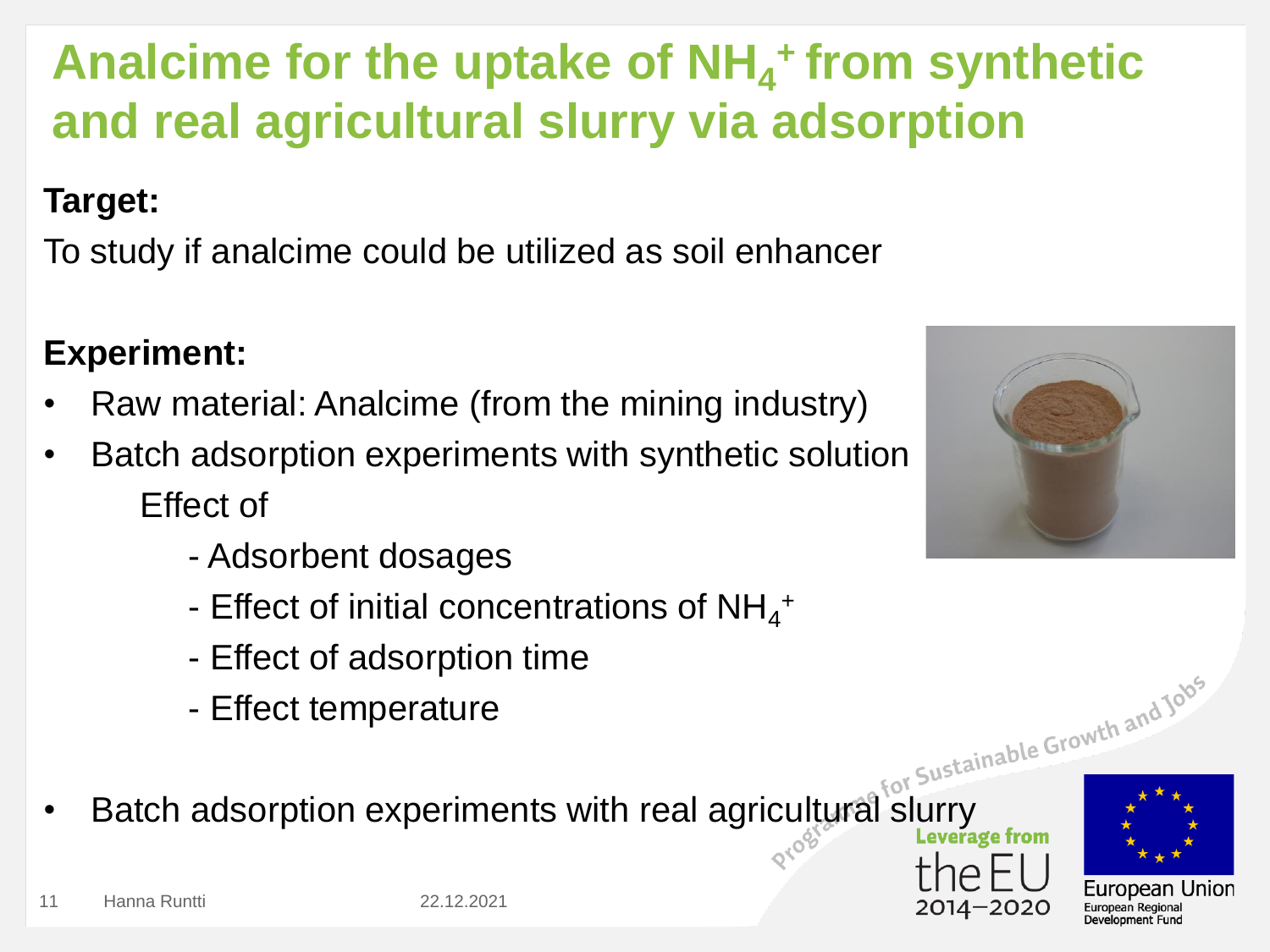## **Analcime for the uptake of NH<sup>4</sup> <sup>+</sup>from synthetic and real agricultural slurry via adsorption**

#### **Results**

Synthetic solution

- **Effect of contact time:** 
	- Adsorption occurred during the first 20 minutes
- Effect of analcime dose:
	- Dose increased  $\Rightarrow$  NH<sub>4</sub>+ uptake improved
- **•** Effect of initial  $NH_4$ <sup>+</sup> concentration:
	- When increased above 150 mg/L  $\rightarrow$  NH $_4^+$ uptake decreased
- **Effect of temperature:** 
	- Not clear impact on the NH<sub>4</sub>+ removal, when temperature increased up to 90 °C.
	- When temperature was 120 °C, the NH<sub>4</sub><sup>+</sup> uptake increased considerably  $\rightarrow$  NH<sub>4</sub><sup>+</sup> concentration in analcime: 2.85 m% (ammonioleucite)

#### Real agricultural slurry:

• NH<sub>4</sub><sup>+</sup> removal percentages were small

#### **Summary:**

- Removal mostly caused by adsorption
- Analcime releases NH<sub>4</sub><sup>+</sup> slowly during a long period  $\rightarrow$  analcime could be mixed directly to soil together with  $\mathsf{NH}_4{}^+$  containing fertilizer to reduce ammonia losses

Pesonen, J., Tuomikoski, S., Näppä, J., Prokkola, H., Hu, T., Lassi, U., Runtti, H., Ammonium uptake over analcime and its soil enhancer potential, 8th International Conference on Sustainable Solid Waste Management, 2021. [http://uest.ntua.gr/thessaloniki2021/pdfs/THESSALONIKI\\_2021\\_Pesonen\\_et\\_al.pdf.](http://uest.ntua.gr/thessaloniki2021/pdfs/THESSALONIKI_2021_Pesonen_et_al.pdf)



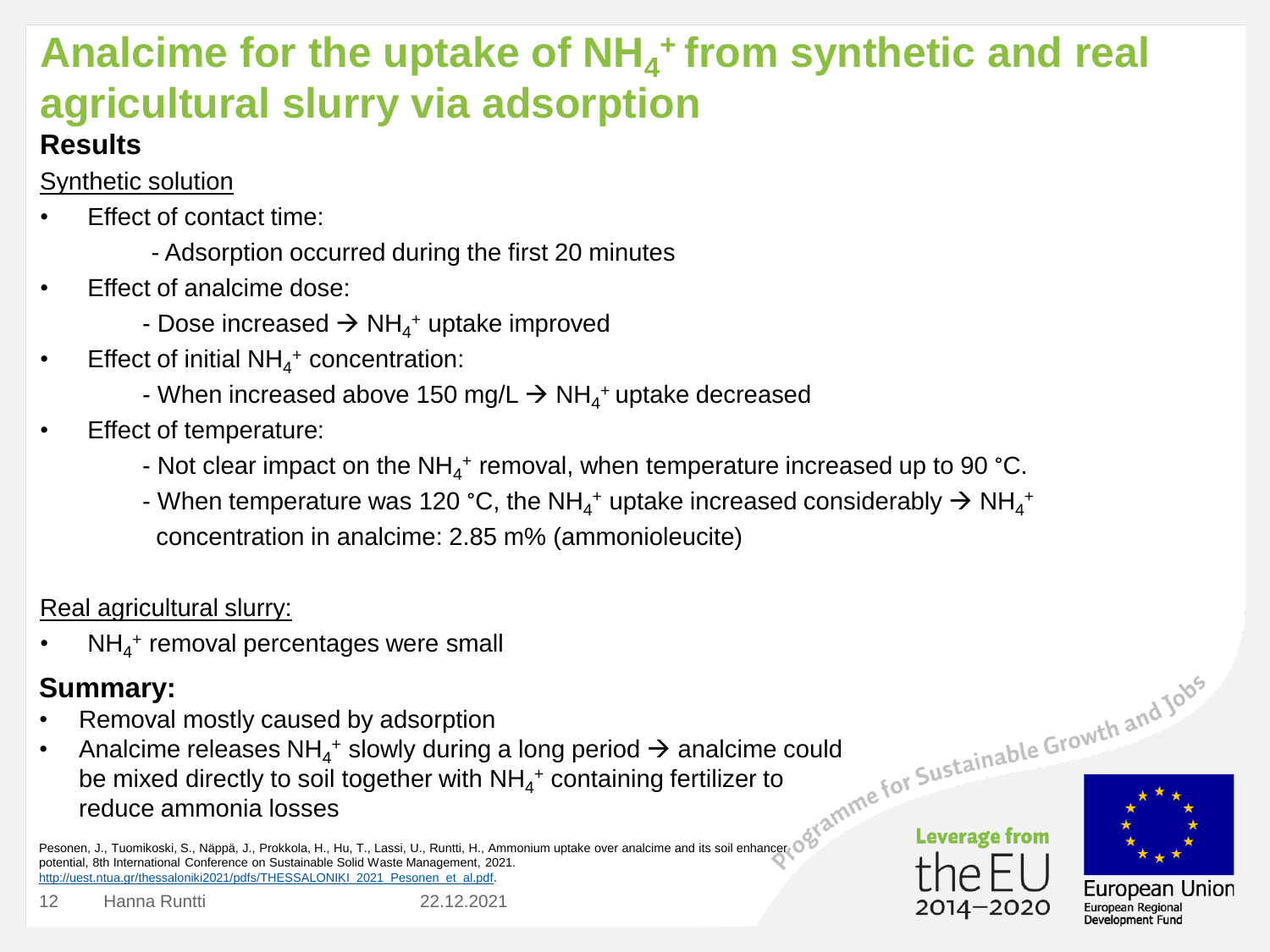# **Conclusions**

- Regenerable activated carbon towards metals from lignocellulosic biomass was produced in laboratory scale by using steam as a physical activating agent.
- Non-traditional slags from steel industry can be used as a raw material for geopolymer production and material was regenerable at least 3 adsorptiondesorption cycles.
- Analcime could be mixed directly to soil together with  $NH_4$ <sup>+</sup> containing fertilizer to reduce ammonia losses.